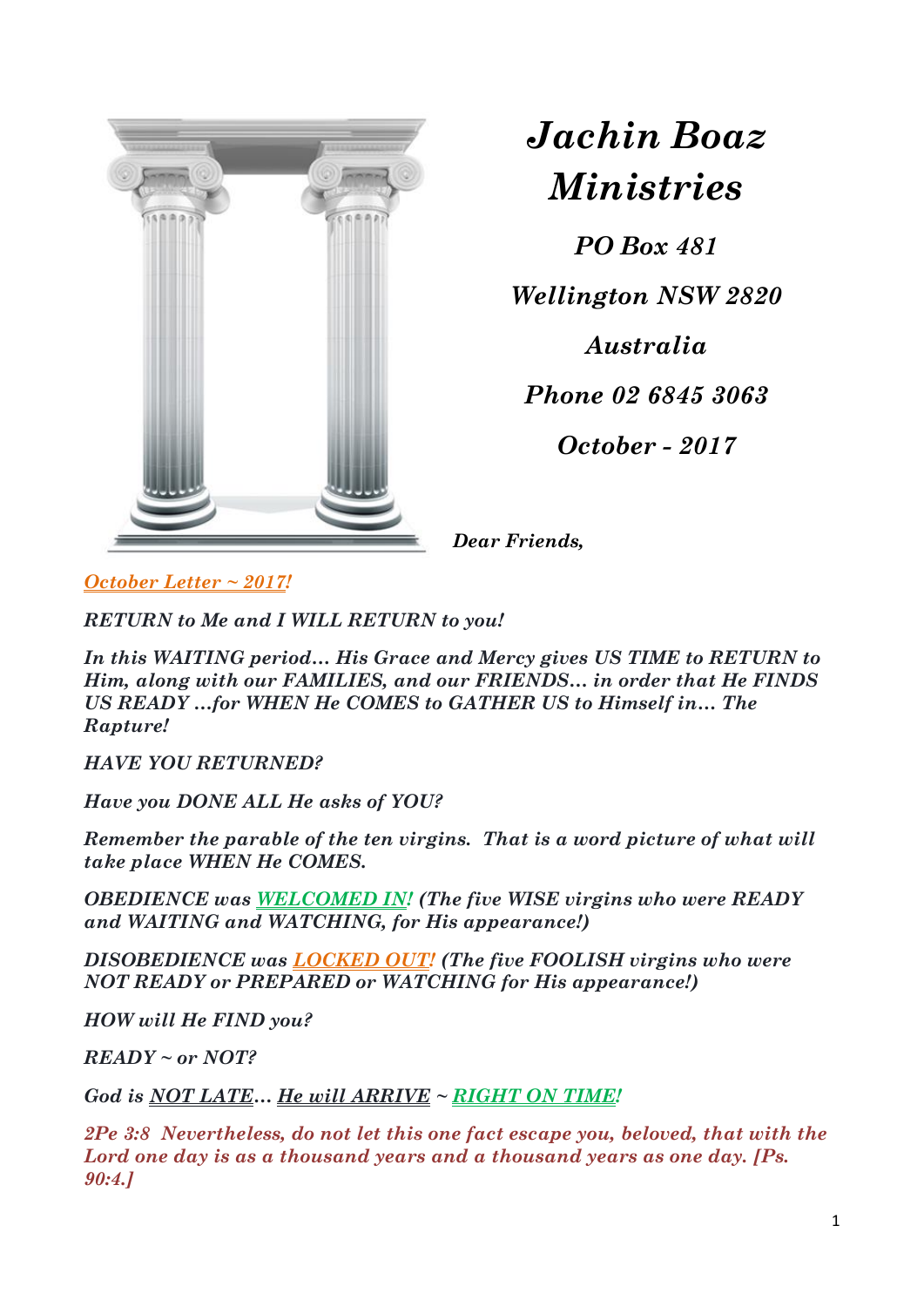*2Pe 3:9 The Lord does not delay and is not tardy or slow about what He promises, according to some people's conception of slowness, but He is longsuffering (extraordinarily patient) toward you, not desiring that any should perish, but that all should turn to repentance. (Amp) Amen!*

*Just LOOK UNTO JESUS… the Author and Finisher of our FAITH… (NOT the signs of the Tribulation period).*

*Heb 12:1 THEREFORE THEN, since we are surrounded by so great a cloud of witnesses [who have borne testimony to the Truth], let us strip off and throw aside every encumbrance (unnecessary weight) and that sin which so readily (deftly and cleverly) clings to and entangles us, and let us run with patient endurance and steady and active persistence the appointed course of the race that is set before us,* 

*Heb 12:2 Looking away [from all that will distract] to Jesus, Who is the Leader and the Source of our faith [giving the first incentive for our belief] and is also its Finisher [bringing it to maturity and perfection]. He, for the joy [of obtaining the prize] that was set before Him, endured the cross, despising and ignoring the shame, and is now seated at the right hand of the throne of God. [Ps. 110:1.] (Amp) Amen!*

*IF you are NOT sure of being a BELIEVER NOW… you will have a difficult time of being a BELIEVER, LATER… BECAUSE of the UNLEASHING of the POWER of satan (THEN) …The BLINDING, DELUSION and DECEPTION, WILL BE FAR GREATER (THEN) …during the Tribulation period.*

*NOW ~ IS OUR TIME of SALVATION!!!*

*Do NOT aspire to GO THROUGH the Tribulation, in HOPE of Salvation!*

*NOW ~ IS OUR TIME of SALVATION!!!*

*IS YOUR NAME written in The Lamb's Book of Life?*

*It NEEDS to BE ~ IF you want for your JOY to be ETERNAL, in Heaven with me! I'm excited! And I am looking forward to OUR arriving! So BE SURE that you are READY for WHEN He CALLS us home! Amen!*

*Let us OCCUPY UNTIL He comes, remembering this…*

*Heb 10:22 Let us all come forward and draw near with true (honest and sincere) hearts in unqualified assurance and absolute conviction engendered by faith (by that leaning of the entire human personality on God in absolute trust and confidence in His power, wisdom, and goodness), having our hearts sprinkled and purified from a guilty (evil) conscience and our bodies cleansed with pure water.* 

*Heb 10:23 So let us seize and hold fast and retain without wavering the hope we cherish and confess and our acknowledgement of it, for He Who promised is reliable (sure) and faithful to His word.*